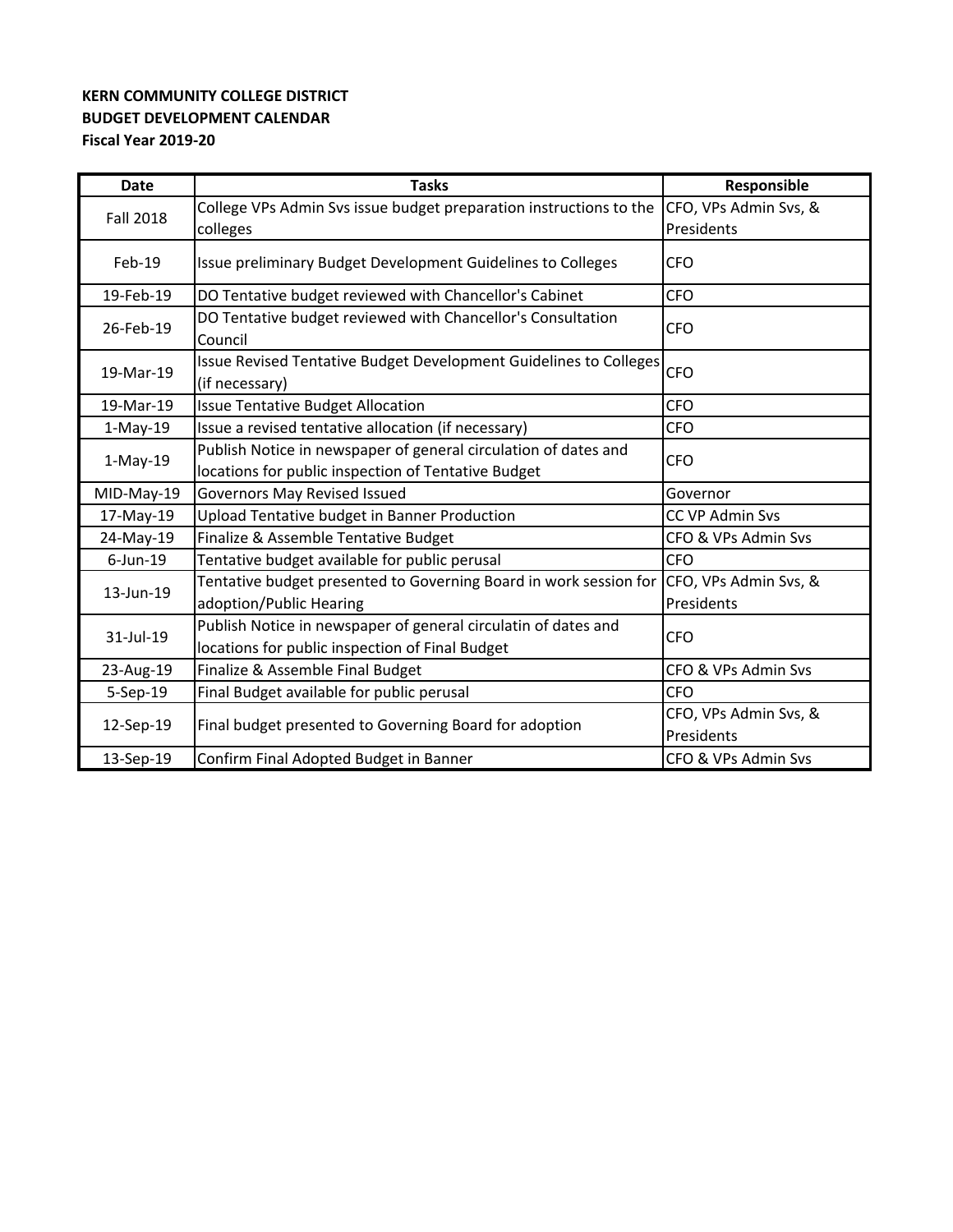## **Budget Development Timeline in MTEST database Fiscal Year 2019‐20**

| Date                              | <b>Tasks</b>                                                                       | Responsible                                    |
|-----------------------------------|------------------------------------------------------------------------------------|------------------------------------------------|
| Following BOT Approval            | Notify all involved offices of MTEST and PROD timelines                            | Lisa Couch                                     |
| Prior to March 8, 2019            | Establish next fiscal year in Finance/Human Resources -- all in PROD               | Lisa Couch                                     |
|                                   | database                                                                           |                                                |
| Prior to March 8, 2019            | Human Resources to identify positions, including pooled positions, that            | <b>Business Managers &amp; Human Resources</b> |
|                                   | should be cancelled and those that should be left active for positions             | & Accounting Managers (at direction of         |
|                                   | with no current incumbent. Cancel/Freeze those positions.                          | <b>Business Managers &amp; Human</b>           |
|                                   |                                                                                    | Resources)                                     |
| March-April                       | Prepare budget spreadsheets including utilizing COGNOS labor budget                | <b>Business Managers &amp; Human Resources</b> |
|                                   | development worksheet. Work with Human Resources to create any                     | (at direction of Business Managers) &          |
|                                   | new positions and work with the Accounting Managers to                             | <b>Accounting Managers (at direction of</b>    |
|                                   | activate/cancel/freeze positions.                                                  | <b>Business Managers)</b>                      |
| Prior to May 1, 2019              | Human Resources to identify positions, including pooled positions, that            | <b>Business Managers &amp; Human Resources</b> |
|                                   | should be cancelled and those that should be left active for positions             |                                                |
|                                   | with no current incumbent. Human Resources to create position                      |                                                |
|                                   | numbers for new positions needed in the upcoming fiscal year.                      |                                                |
|                                   |                                                                                    |                                                |
| May 3, 2019                       | Activate/Cancel/Freeze positions identified by Human Resources.                    | Accounting Managers (at direction of           |
|                                   |                                                                                    | <b>Business Managers &amp; Human</b>           |
|                                   |                                                                                    | <b>Resources)</b>                              |
| Prior to May 6, 2019 (AM)         | Regular clone from PROD to MTEST database - request to DBA that                    | Lisa Couch & DBA                               |
|                                   | MTEST not be updated until further notice.                                         |                                                |
| May 6, 2019 AM (after clone)      | Setup FY Salary Group, Setup Salary Roll Table, Run Update - Do this in            | <b>Human Resources</b>                         |
|                                   | <b>MTEST</b>                                                                       |                                                |
| May 6, 2019                       | In re-cloned database, Create Budget ID/Phases, Create Position Working Lisa Couch |                                                |
|                                   | Budget, provide Business Managers extract of positions                             |                                                |
| May 6-10, 2019                    | Request to Accounting Managers and Human Resources that all changes                | Lisa Couch & Human Resources &                 |
|                                   | in PBUD must be done only in PROD (no changes in MTEST).                           | <b>Accounting Managers</b>                     |
|                                   |                                                                                    |                                                |
| May 6, 2019                       | Compare extract of positions to budget spreadsheets - address any                  | <b>Business Managers &amp; Human Resources</b> |
|                                   | discrepancies (These discrepancies should be addressed in both MTEST               | (at direction of Business Managers) &          |
|                                   | and PROD by working with Human Resources & Accounting Managers                     | <b>Accounting Managers (at direction of</b>    |
|                                   | to cancel/freeze positions or add positions.)                                      | <b>Business Managers)</b>                      |
| May 7, 2019                       | VALIDATE spreadsheets and, after validated, submit to Lisa Couch                   | <b>Business Managers</b>                       |
| May 7, 2019                       | VALIDATED spreadsheets must be submitted to Lisa Couch                             | <b>Business Managers</b>                       |
| May 8, 2019                       | Combine budget spreadsheets, upload to Banner                                      | Lisa Couch                                     |
| May 8-10, 2019                    | Address any upload errors                                                          | Lisa Couch & Business Managers &               |
|                                   |                                                                                    | Accounting Managers (if necessary) &           |
|                                   |                                                                                    | Human Resources (if necessary)                 |
| May 10, 2019                      | Feed Positions to Budget Development, Create FINAL budget phase,                   | Lisa Couch                                     |
|                                   | Delete working budgets, create approved budget, distribute approved                |                                                |
|                                   | budget, open new fiscal period, roll budget                                        |                                                |
| May 13, 2019                      | Identified changes to MTEST budget sent due to Lisa Couch                          | <b>Business Managers</b>                       |
|                                   | ONCE SUCCESSFUL, move forward with PROD Timeline                                   |                                                |
| May 31, 2019 (or after successful | Notify DBA that MTEST can be updated                                               | Lisa Couch & DBA                               |
| in PROD)                          |                                                                                    |                                                |
|                                   |                                                                                    |                                                |